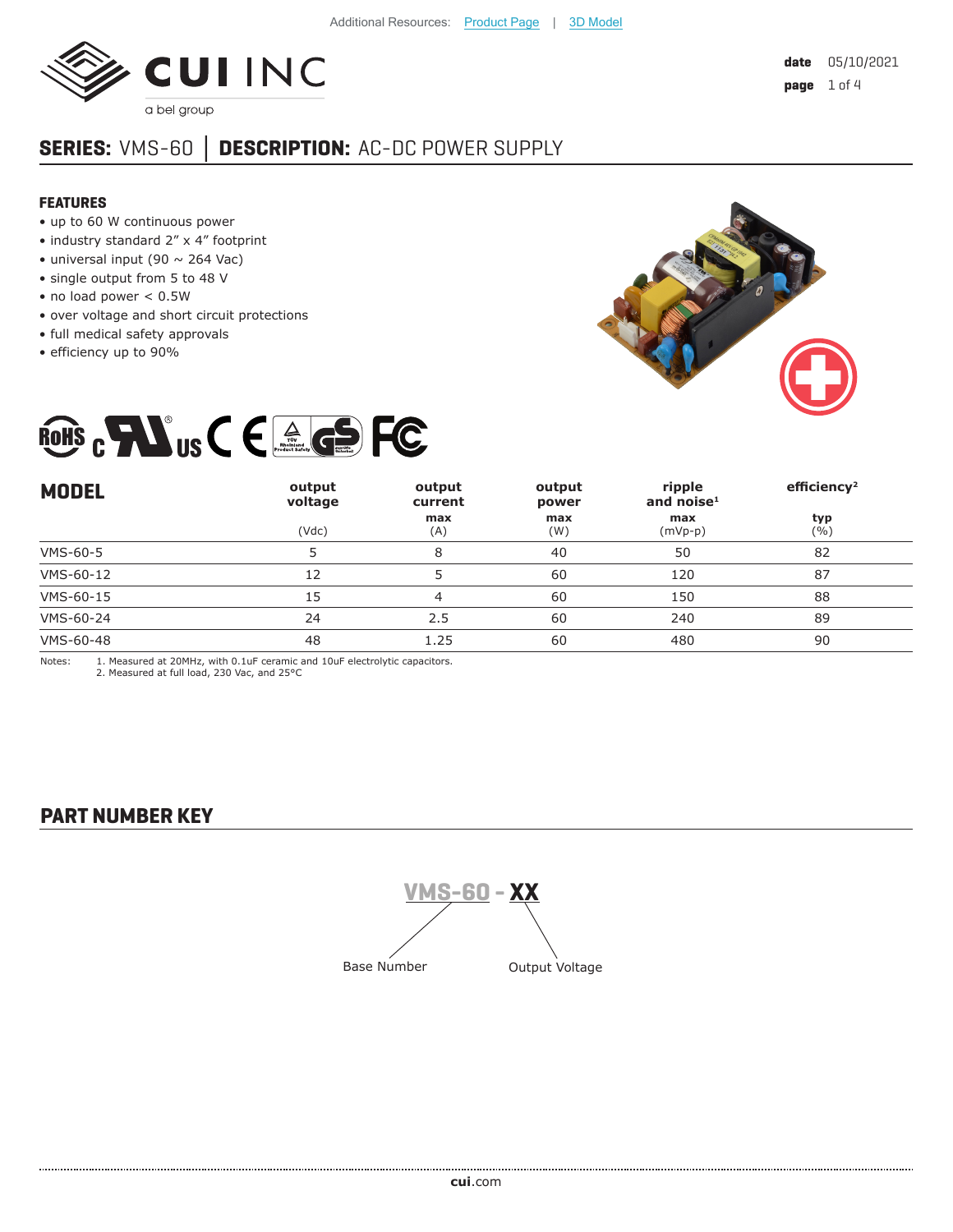#### **INPUT**

| parameter      | conditions/description   | min | typ | max        | units |
|----------------|--------------------------|-----|-----|------------|-------|
| voltage        |                          | 90  |     | 264        | Vac   |
| frequency      |                          | 47  |     | 63         | Hz    |
| input current  | at 100 Vac<br>at 240 Vac |     |     | 1.6<br>0.8 |       |
| inrush current | at 240 Vac               |     |     | 75         |       |

# **OUTPUT**

| parameter           | conditions/description           | min | typ       | max | units         |
|---------------------|----------------------------------|-----|-----------|-----|---------------|
| line regulation     | low line to high line, full load |     | $\pm 0.5$ |     | $\frac{0}{0}$ |
| load regulation     | 10% to 100% full load            |     | ±1        |     | $\frac{0}{0}$ |
| hold-up time        | 115 Vac                          |     | 16        |     | ms            |
| adjustability       |                                  |     |           | ±5  | $\frac{0}{0}$ |
| switching frequency |                                  |     | 65        |     | <b>KHz</b>    |

### **PROTECTIONS**

| parameter                | conditions/description              | min | tvp | max | units |
|--------------------------|-------------------------------------|-----|-----|-----|-------|
| over voltage protection  | TVS component to clamp              |     |     |     |       |
| short circuit protection | hiccup mode, recovers automatically |     |     |     |       |

# **SAFETY & COMPLIANCE**

| parameter         | conditions/description                                                        | min   | typ | max | units |
|-------------------|-------------------------------------------------------------------------------|-------|-----|-----|-------|
| isolation voltage | input to output                                                               | 5,656 |     |     | Vdc   |
| safety approvals  | IEC 60601-1, EN 60601-1, UL 60601-1                                           |       |     |     |       |
| EMI/EMC           | EN 55011 Class B, FCC CFR 47 Part 18 EN 60601-1-2, EN 61000-3-2, EN 61000-3-3 |       |     |     |       |
| leakage current   |                                                                               |       |     | 0.1 | mA    |
| RoHS compliant    | ves                                                                           |       |     |     |       |

# **ENVIRONMENTAL**

| parameter             | conditions/description | min   | tvp | max | units         |
|-----------------------|------------------------|-------|-----|-----|---------------|
| operating temperature | see derating curve     | $-20$ |     | 70  |               |
| storage temperature   |                        | $-20$ |     | 85  |               |
| operating humidity    | non-condensing         |       |     | 93  | $\frac{0}{0}$ |

### **MECHANICAL**

| parameter      | conditions/description                                | min | typ | max | units |
|----------------|-------------------------------------------------------|-----|-----|-----|-------|
| dimensions     | $4.0 \times 2.0 \times 1.1$ (101.6 x 50.8 x 27.94 mm) |     |     |     | inch  |
| weight         |                                                       |     |     | 125 |       |
| cooling method | free air convection<br>(see derating curves below)    |     |     |     |       |

..................................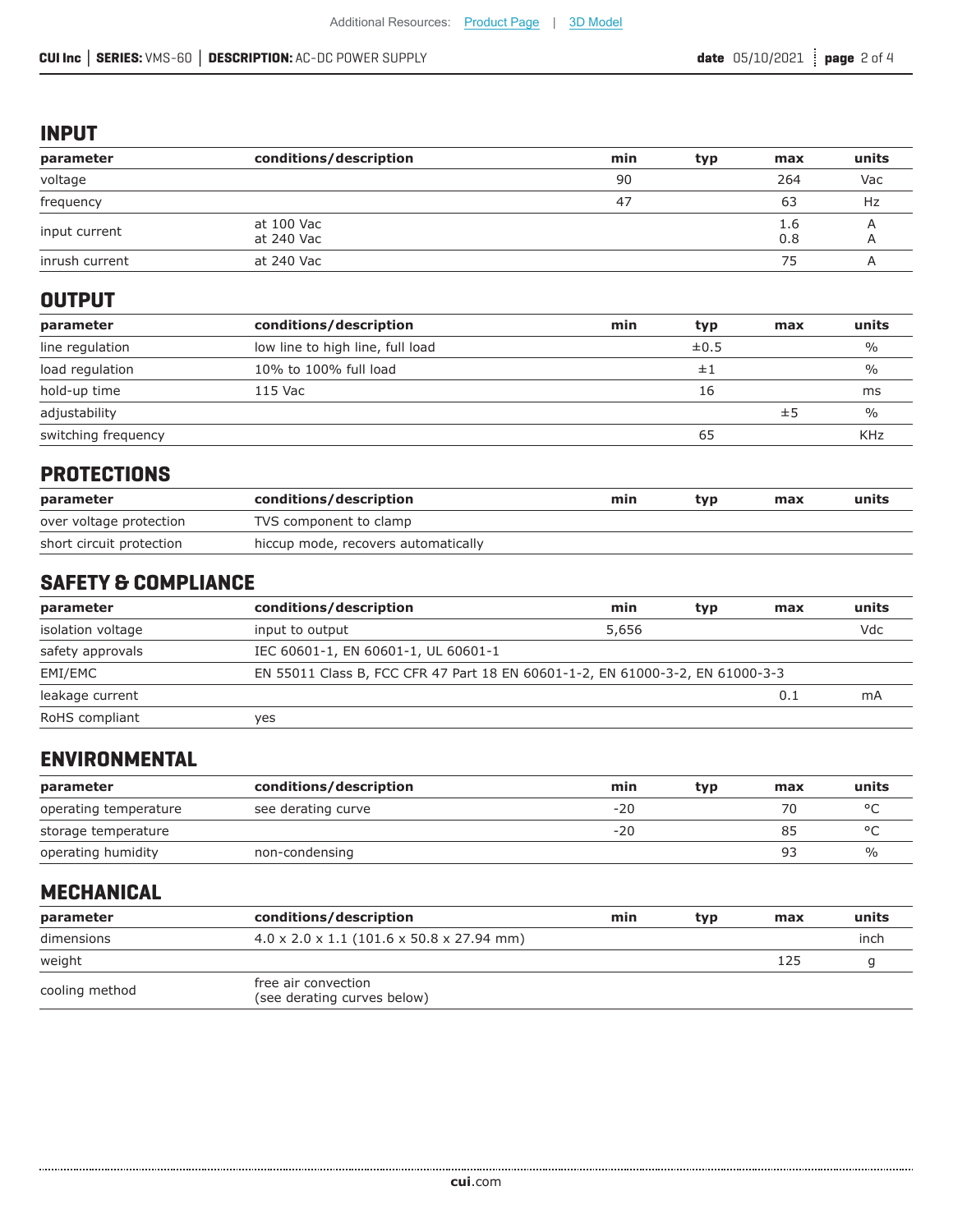## **DERATING CURVES**



### **MECHANICAL DRAWING**



Note: 1. All specifications measured at 25°C, 115/230Vac input voltage, and 75% load unless otherwise noted.